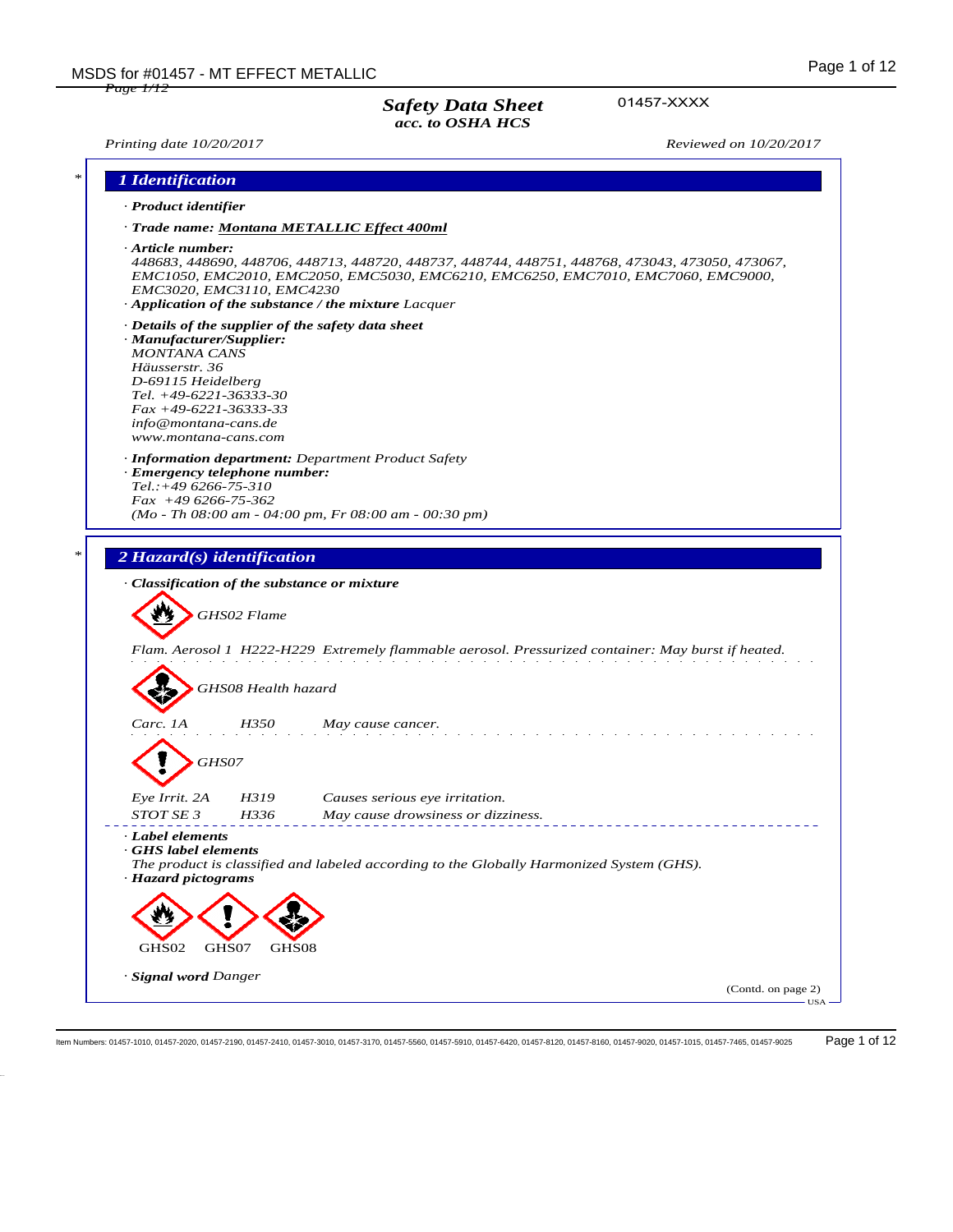MSDS for #01457 - MT EFFECT METALLIC acc. to OSHA HCS Page 2 of 12 *acc. to OSHA HCS*

*Printing date 10/20/2017 Reviewed on 10/20/2017*

*Trade name: Montana METALLIC Effect 400ml*

|                                     |                                              |                                                                                                           | (Contd. of page 1)                         |
|-------------------------------------|----------------------------------------------|-----------------------------------------------------------------------------------------------------------|--------------------------------------------|
|                                     | · Hazard-determining components of labeling: |                                                                                                           |                                            |
| acetone<br>ethanol                  |                                              |                                                                                                           |                                            |
| n-butyl acetate                     |                                              |                                                                                                           |                                            |
| $propan-2-ol$                       |                                              |                                                                                                           |                                            |
| · Hazard statements                 |                                              |                                                                                                           |                                            |
|                                     |                                              | H222-H229 Extremely flammable aerosol. Pressurized container: May burst if heated.                        |                                            |
| H319                                | Causes serious eye irritation.               |                                                                                                           |                                            |
| H350                                | May cause cancer.                            |                                                                                                           |                                            |
| H336                                | May cause drowsiness or dizziness.           |                                                                                                           |                                            |
|                                     | · Precautionary statements                   |                                                                                                           |                                            |
| P210                                |                                              | Keep away from heat/sparks/open flames/hot surfaces. - No smoking.                                        |                                            |
| P211                                |                                              | Do not spray on an open flame or other ignition source.                                                   |                                            |
| P251                                |                                              | Pressurized container: Do not pierce or burn, even after use.                                             |                                            |
| P <sub>260</sub>                    | Do not breathe spray.                        |                                                                                                           |                                            |
|                                     |                                              | P410+P412 Protect from sunlight. Do not expose to temperatures exceeding $50^{\circ}$ C/122 $^{\circ}$ F. |                                            |
| <i>P501</i>                         |                                              | Dispose of contents/container in accordance with local/regional/national/international                    |                                            |
|                                     | regulations.                                 |                                                                                                           |                                            |
|                                     | · Classification system:                     |                                                                                                           |                                            |
|                                     | $\cdot$ NFPA ratings (scale 0 - 4)           |                                                                                                           |                                            |
|                                     |                                              |                                                                                                           |                                            |
|                                     | $Health = 2$                                 |                                                                                                           |                                            |
|                                     | $Fire = 0$                                   |                                                                                                           |                                            |
|                                     | $Reactivity = 3$                             |                                                                                                           |                                            |
|                                     | $\cdot$ HMIS-ratings (scale 0 - 4)           |                                                                                                           |                                            |
|                                     |                                              |                                                                                                           |                                            |
| <b>HEALTH</b>                       | $ z^*2 $<br>$Health = *2$                    |                                                                                                           |                                            |
| <b>FIRE</b>                         | $Fire = 0$<br>$\circ$                        |                                                                                                           |                                            |
| REACTIVITY <sup>3</sup>             | $Reactivity = 3$                             |                                                                                                           |                                            |
| Other hazards                       |                                              |                                                                                                           |                                            |
|                                     | · Results of PBT and vPvB assessment         |                                                                                                           |                                            |
| $\cdot$ <b>PBT:</b> Not applicable. |                                              |                                                                                                           |                                            |
| $\cdot v$ PvB: Not applicable.      |                                              |                                                                                                           |                                            |
|                                     |                                              |                                                                                                           |                                            |
|                                     |                                              |                                                                                                           |                                            |
|                                     |                                              |                                                                                                           |                                            |
|                                     |                                              |                                                                                                           |                                            |
|                                     | 3 Composition/information on ingredients     |                                                                                                           |                                            |
|                                     |                                              |                                                                                                           |                                            |
|                                     | · Chemical characterization: Mixtures        | · <b>Description:</b> Mixture of the substances listed below with nonhazardous additions.                 |                                            |
|                                     |                                              |                                                                                                           |                                            |
|                                     | · Dangerous components:                      |                                                                                                           |                                            |
| $CAS: 67-64-1$                      |                                              | acetone                                                                                                   |                                            |
| EINECS: 200-662-2                   |                                              | $\bullet$ Flam. Liq. 2, H225                                                                              |                                            |
|                                     | Index number: 606-001-00-8                   | $\bigotimes$ Eye Irrit. 2A, H319; STOT SE 3, H336                                                         |                                            |
| CAS: 123-86-4                       |                                              | n-butyl acetate                                                                                           |                                            |
| EINECS: 204-658-1                   |                                              | $\diamondsuit$ Flam. Liq. 3, H226                                                                         |                                            |
|                                     | Index number: 607-025-00-1                   | STOT SE 3, H336                                                                                           |                                            |
| CAS: 74-98-6                        |                                              | propane                                                                                                   |                                            |
| EINECS: 200-827-9                   |                                              | $\bigotimes$ Flam. Gas 1, H220                                                                            |                                            |
|                                     | Index number: 601-003-00-5                   | Press. Gas, H280                                                                                          | $25 - 50\%$<br>$20 - 25%$<br>$10 - 12.5\%$ |
| CAS: 106-97-8                       |                                              |                                                                                                           |                                            |
| EINECS: 203-448-7                   |                                              | butane                                                                                                    | $5 - 10\%$                                 |
|                                     | Index number: 601-004-00-0                   | $\otimes$ Flam. Gas 1, H220<br>Press. Gas, H280                                                           |                                            |

USA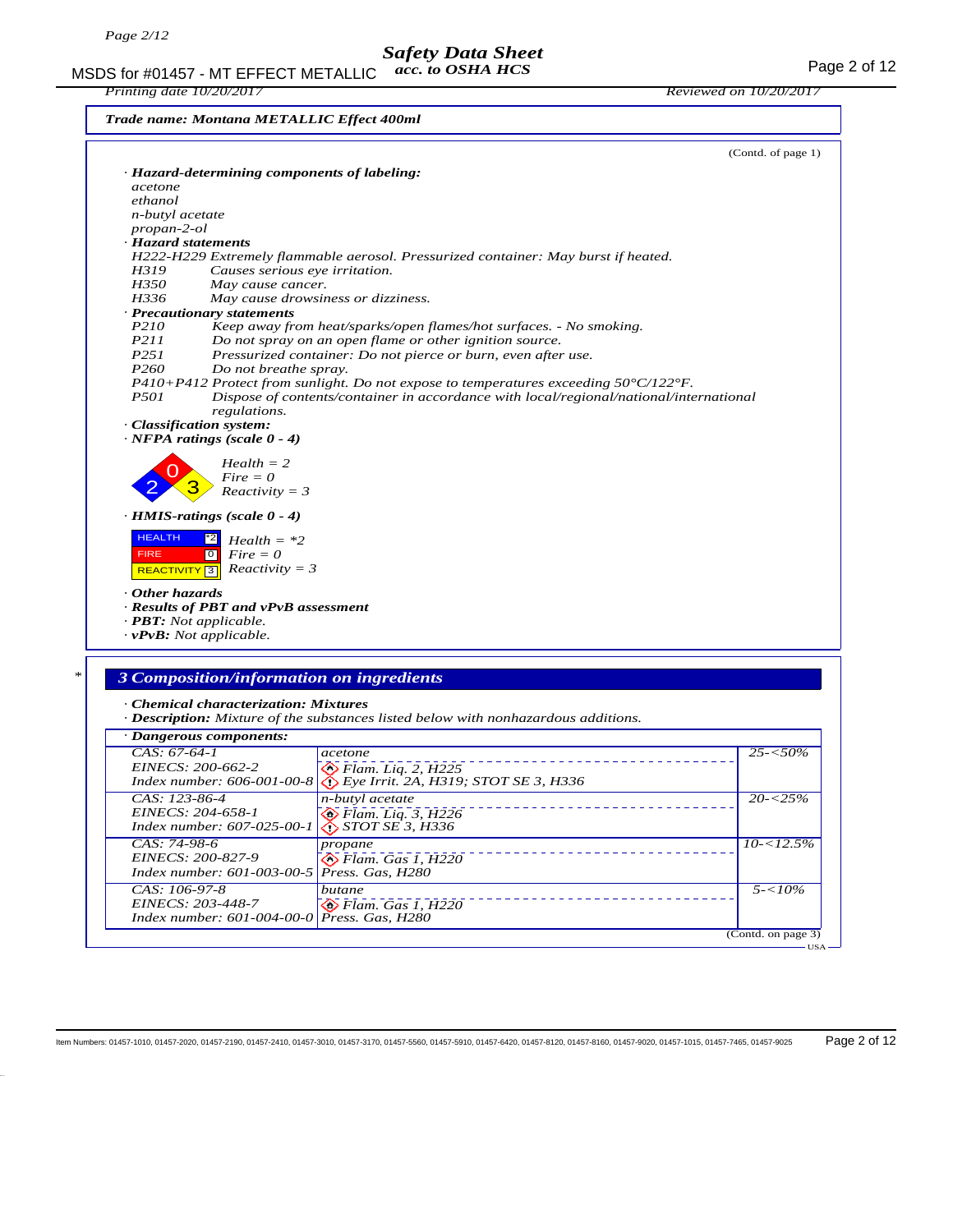MSDS for #01457 - MT EFFECT METALLIC acc. to OSHA HCS For the MSDS for the Page 3 of 12 *acc. to OSHA HCS*

*Printing date 10/20/2017 Reviewed on 10/20/2017*

*Trade name: Montana METALLIC Effect 400ml*

|                                                                                            |                                                                                                                           | (Contd. of page 2) |
|--------------------------------------------------------------------------------------------|---------------------------------------------------------------------------------------------------------------------------|--------------------|
| CAS: 108-65-6<br>EINECS: 203-603-9<br>Index number: 607-195-00-7                           | 2-methoxy-1-methylethyl acetate<br>$\bigotimes$ Flam. Lig. 3, H226                                                        | $5 - 10\%$         |
| $CAS: 75-28-5$<br>EINECS: 200-857-2<br>Index number: $601 - 004 - 00 - 0$ Press. Gas, H280 | isobutane<br>$\diamond$ Flam. Gas 1, H220                                                                                 | $2.5 - 5\%$        |
| $CAS: 1330-20-7$<br>EINECS: 215-535-7<br>Index number: $601 - 022 - 00 - 9$                | xylene, mixture of isomers<br>$\otimes$ Flam. Lig. 3, H226<br>Acute Tox. 4, H312; Acute Tox. 4, H332; Skin Irrit. 2, H315 | $< 2.5\%$          |
| CAS: 64742-94-5<br>EINECS: 265-198-5<br>Index number: 649-424-00-3                         | Solvent naphtha (petroleum), heavy arom.<br>$\bigotimes$ Asp. Tox. 1, $\overline{H}3\overline{0}4$                        | $< 2.5\%$          |
| $CAS: 64-17-5$<br>EINECS: 200-578-6<br>Index number: $603 - 002 - 00 - 5$                  | ethanol<br>$\diamondsuit$ Flam. Liq. 2, H225<br>$\bigotimes$ Carc. 1A, H350                                               | $\mathcal{L}0.5\%$ |

*· Additional information:*

*The content of Benzene (EINECS-Nr. 200-753-7) in the ingredients is less than 0,1% (Note P Annex 1A 1272/2008 EU), so the classification as carcinogen need not to apply.*

#### *4 First-aid measures*

*· Description of first aid measures*

- *· General information: Take affected persons out into the fresh air.*
- *· After inhalation: Supply fresh air; consult doctor in case of complaints.*
- *· After skin contact: Generally the product does not irritate the skin.*
- *· After eye contact:*

*Rinse opened eye for several minutes under running water. If symptoms persist, consult a doctor.*

- *· After swallowing: Drink copious amounts of water and provide fresh air. Immediately call a doctor. · Information for doctor:*
- *· Most important symptoms and effects, both acute and delayed No further relevant information available. · Indication of any immediate medical attention and special treatment needed*

*No further relevant information available.*

## *\* 5 Fire-fighting measures*

*· Extinguishing media*

- *· Suitable extinguishing agents: Use fire fighting measures that suit the environment.*
- *· Special hazards arising from the substance or mixture*
- *During heating or in case of fire poisonous gases are produced.*

*· Advice for firefighters -* 

- *· Protective equipment:*
- *Wear self-contained respiratory protective device.*
- *Do not inhale explosion gases or combustion gases.*

*Mouth respiratory protective device.*

#### *6 Accidental release measures*

*· Personal precautions, protective equipment and emergency procedures*

*Keep away from ignition sources*

*Ensure adequate ventilation*

*Mount respiratory protective device.*

*Wear protective equipment. Keep unprotected persons away.*

*· Environmental precautions: Do not allow to enter sewers/ surface or ground water.*

(Contd. on page 4)

USA

Item Numbers: 01457-1010, 01457-2020, 01457-2190, 01457-2410, 01457-3010, 01457-3170, 01457-5560, 01457-5910, 01457-6420, 01457-8120, 01457-8160, 01457-9020, 01457-1015, 01457-7465, 01457-9025 Page 3 of 12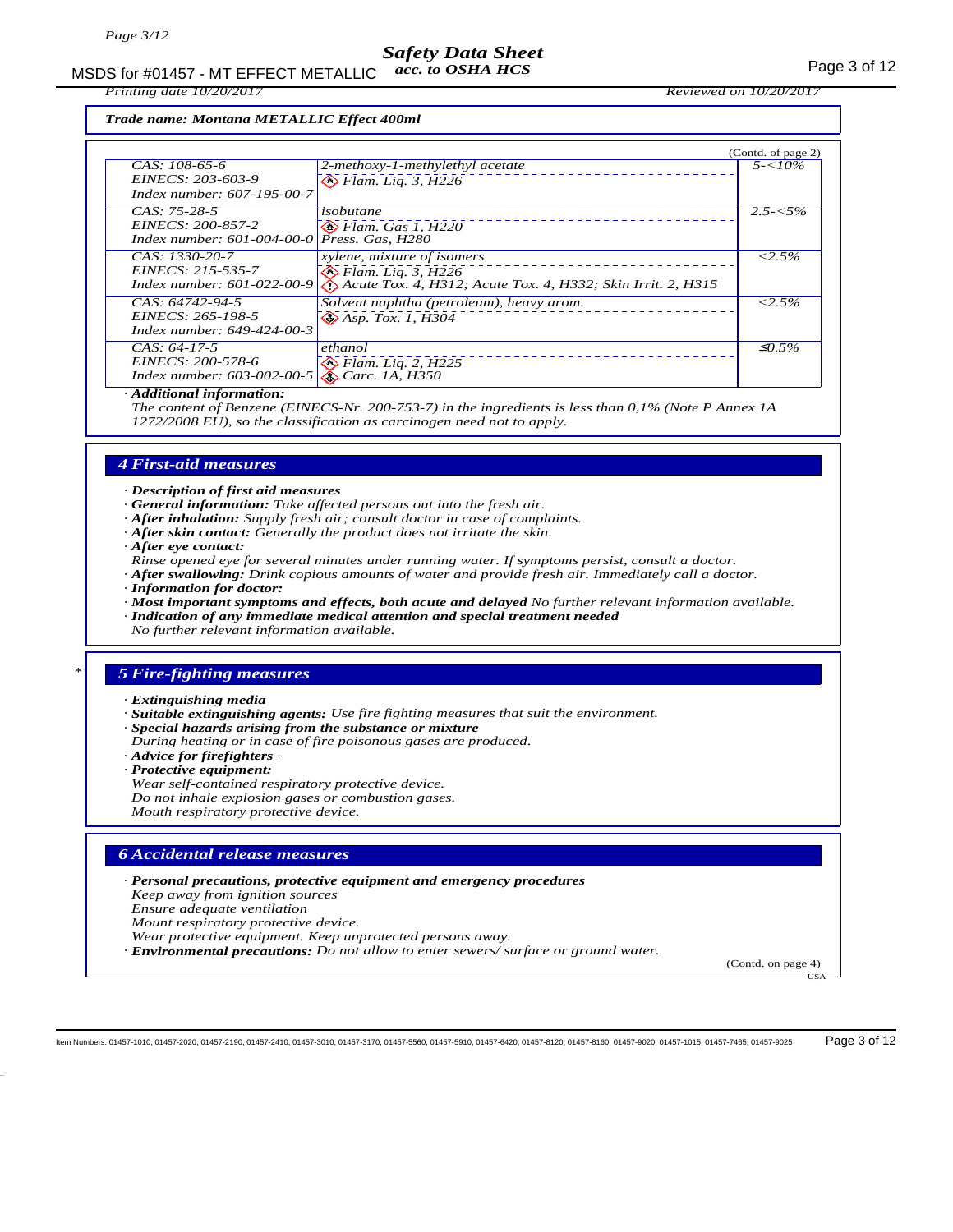MSDS for #01457 - MT EFFECT METALLIC acc. to OSHA HCS For the MSDS for #01457 - MT EFFECT METALLIC acc. to OSHA HCS *acc. to OSHA HCS*

*Printing date 10/20/2017 Reviewed on 10/20/2017*

*Trade name: Montana METALLIC Effect 400ml*

(Contd. of page 3) *· Methods and material for containment and cleaning up: Dispose contaminated material as waste according to item 13. Ensure adequate ventilation. · Reference to other sections See Section 7 for information on safe handling. See Section 8 for information on personal protection equipment. See Section 13 for disposal information. \* 7 Handling and storage · Handling: · Precautions for safe handling Keep away from heat and direct sunlight. Ensure good interior ventilation, especially at floor level. (Fumes are heavier than air). Ensure good ventilation/exhaustion at the workplace. · Information about protection against explosions and fires: Do not spray on a naked flame or any incandescent material. Keep ignition sources away - Do not smoke. Keep respiratory protective device available. · Conditions for safe storage, including any incompatibilities · Storage: · Requirements to be met by storerooms and receptacles: Observe official regulations on storing packagings with pressurized containers. · Information about storage in one common storage facility: Not required. · Further information about storage conditions: Keep receptacle tightly sealed. · Storage class: 2 B · Specific end use(s) No further relevant information available. \* 8 Exposure controls/personal protection · Additional information about design of technical systems: No further data; see item 7. · Control parameters · Components with limit values that require monitoring at the workplace: The following constituent is the only constituent of the product which has a PEL, TLV or other recommended exposure limit. The following constituents are the only constituents of the product which have a PEL, TLV or other recommended exposure limit. At this time, the remaining constituent has no known exposure limits. At this time, the other constituents have no known exposure limits. 67-64-1 acetone PEL Long-term value: 2400 mg/m³, 1000 ppm REL Long-term value: 590 mg/m³, 250 ppm TLV Short-term value: 1187 mg/m³, 500 ppm Long-term value: 594 mg/m³, 250 ppm BEI 123-86-4 n-butyl acetate PEL Long-term value: 710 mg/m³, 150 ppm REL Long-term value: 950 mg/m³, 200 ppm TLV Short-term value: 712 mg/m³, 150 ppm Long-term value: 238 mg/m³, 50 ppm 74-98-6 propane*

*PEL Long-term value: 1800 mg/m³, 1000 ppm*

(Contd. on page 5) USA

Item Numbers: 01457-1010, 01457-2020, 01457-2190, 01457-2410, 01457-3010, 01457-3170, 01457-5560, 01457-5910, 01457-6420, 01457-8120, 01457-8160, 01457-9020, 01457-1015, 01457-7465, 01457-9025 Page 4 of 12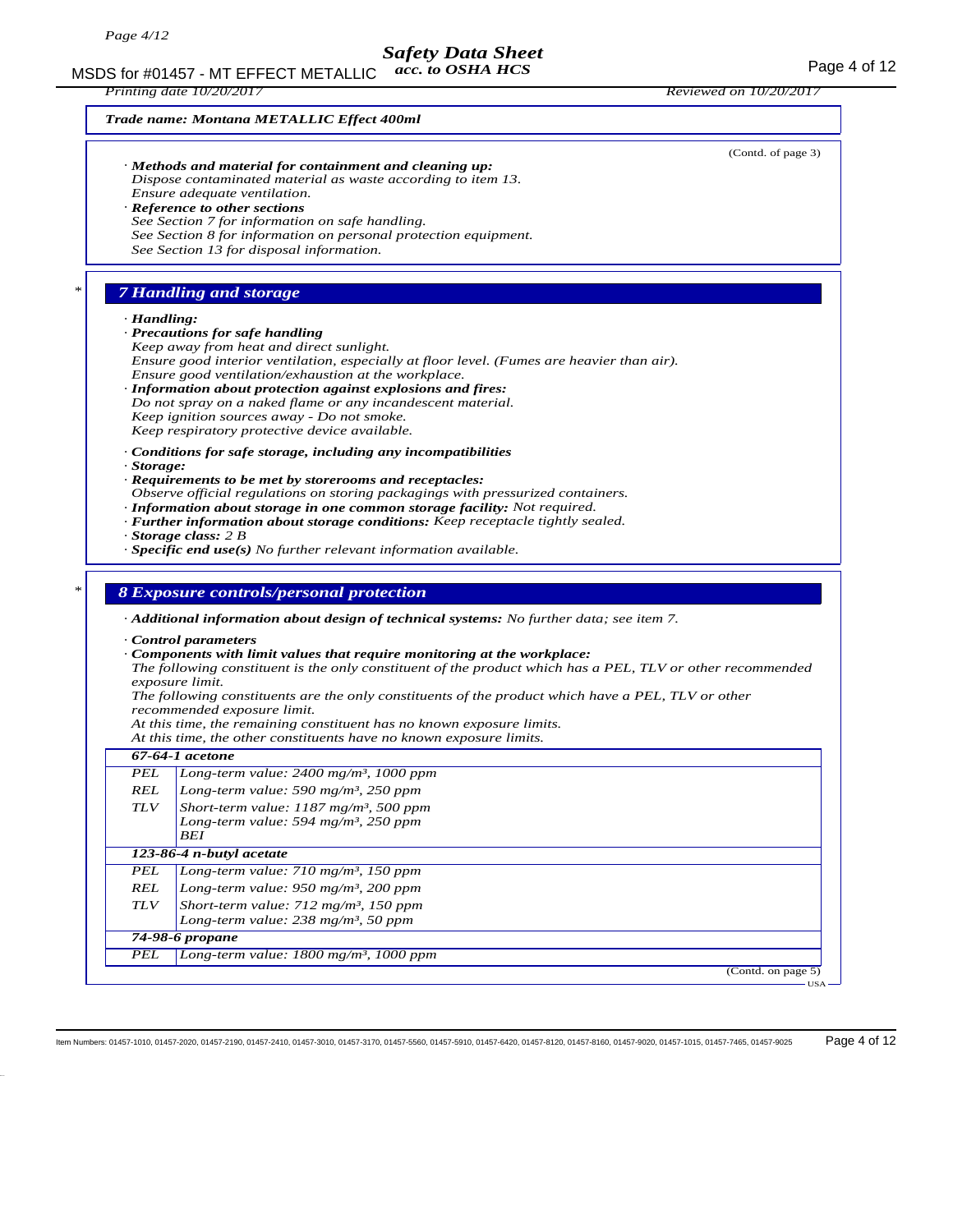MSDS for #01457 - MT EFFECT METALLIC acc. to OSHA HCS Page 5 of 12 *acc. to OSHA HCS*

*Printing date 10/20/2017 Reviewed on 10/20/2017*

*Trade name: Montana METALLIC Effect 400ml*

|            | (Contd. of page 4)                                                                                                |
|------------|-------------------------------------------------------------------------------------------------------------------|
| REL        | Long-term value: 1800 mg/m <sup>3</sup> , 1000 ppm                                                                |
| <b>TLV</b> | refer to Appendix F inTLVs&BEIs book; D, EX                                                                       |
|            | 106-97-8 butane                                                                                                   |
| REL        | Long-term value: 1900 mg/m <sup>3</sup> , 800 ppm                                                                 |
| <b>TLV</b> | Short-term value: $2370$ mg/m <sup>3</sup> , 1000 ppm<br>(EX)                                                     |
|            | 108-65-6 2-methoxy-1-methylethyl acetate                                                                          |
|            | WEEL Long-term value: 50 ppm                                                                                      |
|            | 75-28-5 isobutane                                                                                                 |
| <b>TLV</b> | Short-term value: $2370$ mg/m <sup>3</sup> , 1000 ppm<br>(EX)                                                     |
|            | 1330-20-7 xylene, mixture of isomers                                                                              |
| PEL        | Long-term value: $435$ mg/m <sup>3</sup> , 100 ppm                                                                |
| <b>REL</b> | Short-term value: $655$ mg/m <sup>3</sup> , 150 ppm                                                               |
|            | Long-term value: $435$ mg/m <sup>3</sup> , 100 ppm                                                                |
| TLV        | Short-term value: $651$ mg/m <sup>3</sup> , 150 ppm                                                               |
|            | Long-term value: 434 mg/m <sup>3</sup> , 100 ppm                                                                  |
|            | BEI                                                                                                               |
|            | 64-17-5 ethanol                                                                                                   |
| PEL        | Long-term value: 1900 mg/m <sup>3</sup> , 1000 ppm                                                                |
| REL        | Long-term value: $1900$ mg/m <sup>3</sup> , $1000$ ppm                                                            |
| TLV        | Short-term value: $1880$ mg/m <sup>3</sup> , 1000 ppm                                                             |
|            | · Ingredients with biological limit values:                                                                       |
|            | 67-64-1 acetone                                                                                                   |
|            | $BEI$ 50 mg/L                                                                                                     |
|            | Medium: urine                                                                                                     |
|            | Time: end of shift                                                                                                |
|            | Parameter: Acetone (nonspecific)                                                                                  |
|            | 1330-20-7 xylene, mixture of isomers                                                                              |
|            | BEI 1.5 $g/g$ creatinine                                                                                          |
|            | Medium: urine                                                                                                     |
|            | Time: end of shift<br>Parameter: Methylhippuric acids                                                             |
|            | $\cdot$ <b>Additional information:</b> The lists that were valid during the creation were used as basis.          |
|            |                                                                                                                   |
|            | · Exposure controls<br>· Personal protective equipment:                                                           |
|            | · General protective and hygienic measures:                                                                       |
|            | Do not eat, drink, smoke or sniff while working.                                                                  |
|            | Keep away from foodstuffs, beverages and feed.                                                                    |
|            | Immediately remove all soiled and contaminated clothing.                                                          |
|            | Wash hands before breaks and at the end of work.                                                                  |
|            | Store protective clothing separately.                                                                             |
|            | Do not inhale gases / fumes / aerosols.<br>Avoid contact with the eyes and skin.                                  |
|            | Avoid contact with the eyes.                                                                                      |
|            | · Breathing equipment:                                                                                            |
| Filter AX  |                                                                                                                   |
|            | Not necessary if room is well-ventilated.                                                                         |
|            | In case of brief exposure or low pollution use respiratory filter device. In case of intensive or longer exposure |
|            | use respiratory protective device that is independent of circulating air.<br>(Contd. on page 6)                   |
|            | $USA -$                                                                                                           |

Item Numbers: 01457-1010, 01457-2020, 01457-2190, 01457-2410, 01457-3010, 01457-3170, 01457-5560, 01457-5910, 01457-6420, 01457-8120, 01457-8160, 01457-9020, 01457-1015, 01457-7465, 01457-9025 Page 5 of 12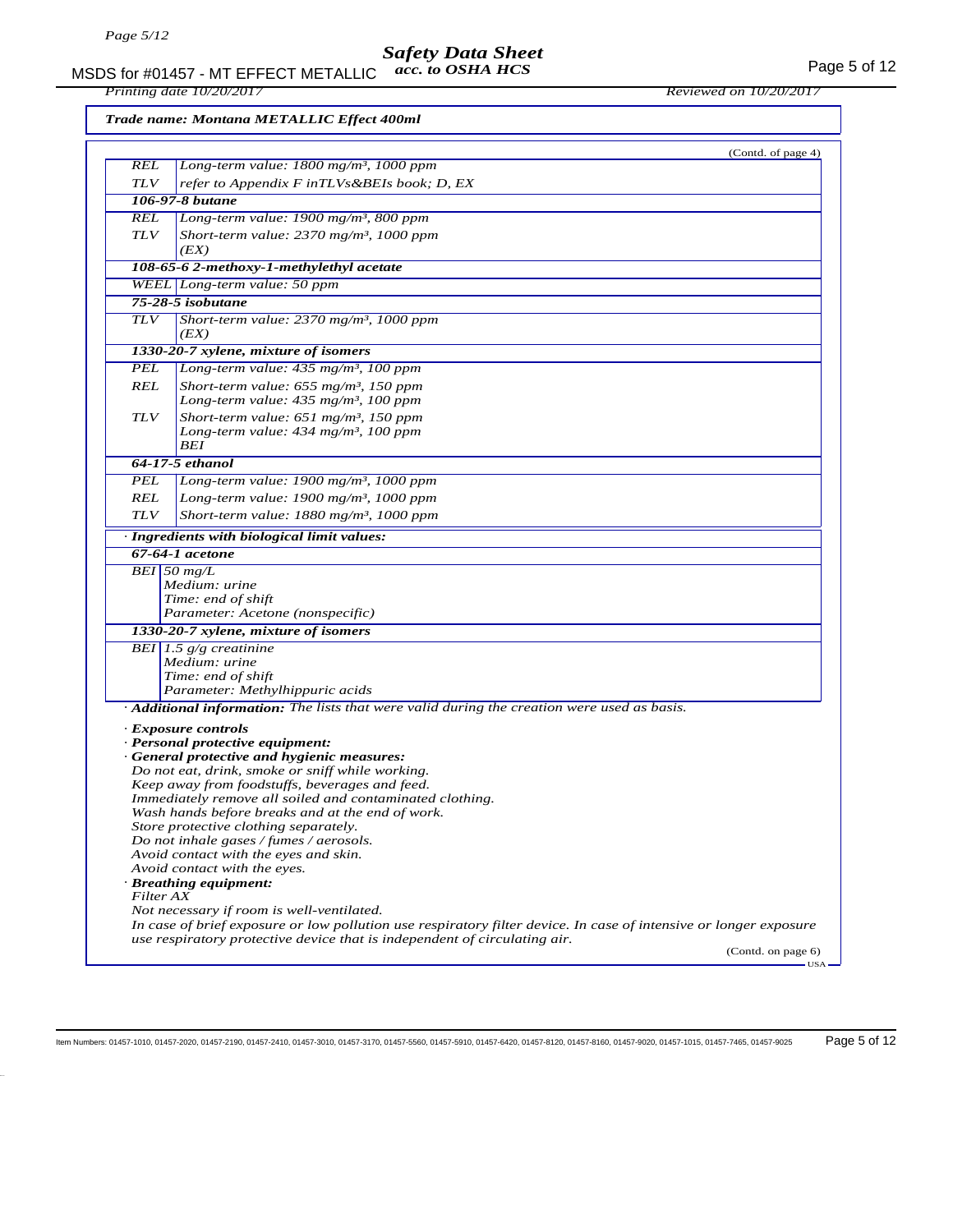MSDS for #01457 - MT EFFECT METALLIC acc. to OSHA HCS For the MSDS for the Page 6 of 12 *acc. to OSHA HCS*

*· Change in condition*

*Melting point/Melting range: Undetermined.*

*· Flammability (solid, gaseous): Not applicable. · Ignition temperature: 315 °C (599 °F)*

*Boiling point/Boiling range: Not applicable, as aerosol. · Flash point: Not applicable, as aerosol.*

*Trade name: Montana METALLIC Effect 400ml*



(Contd. on page 7)

USA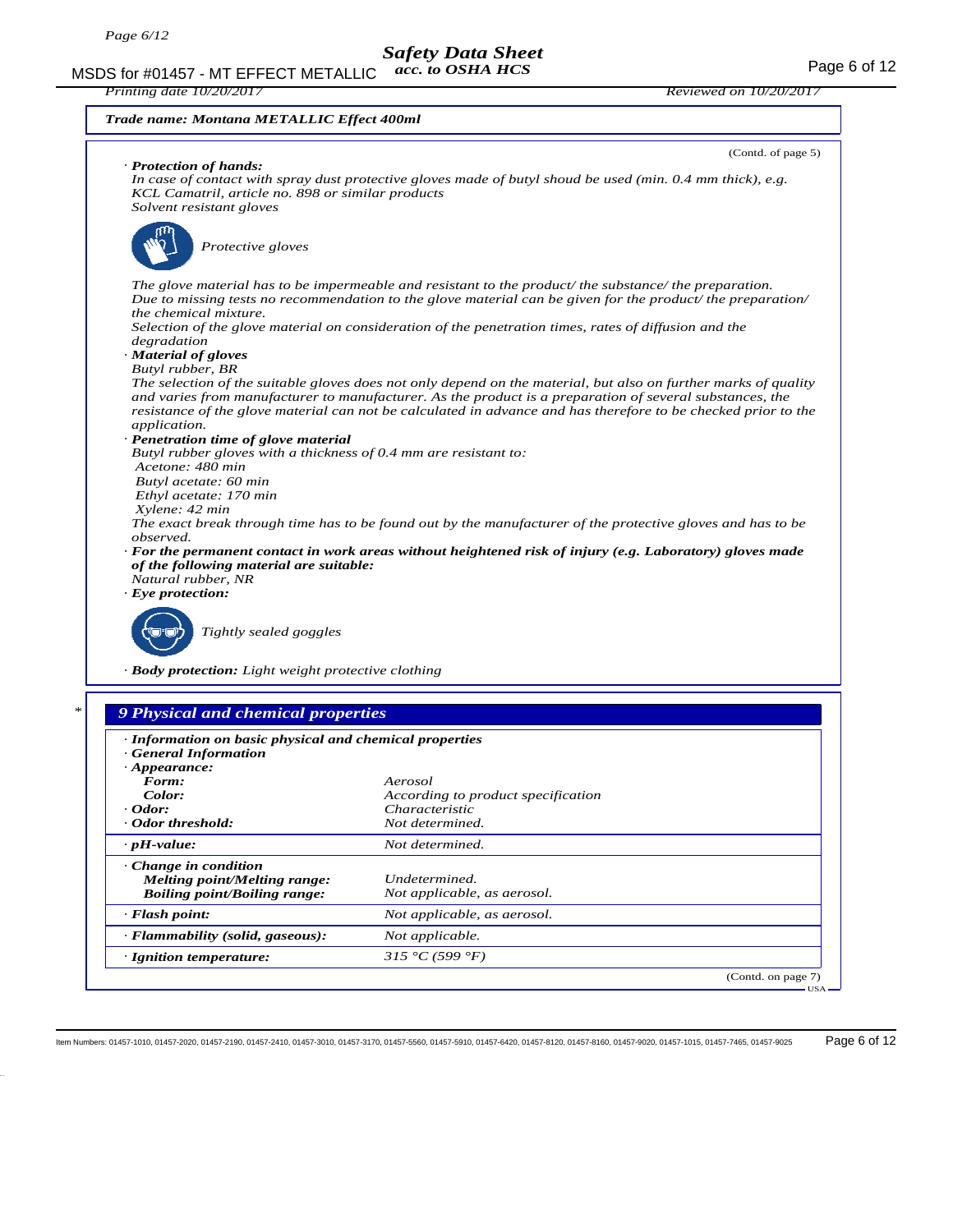#### *Safety Data Sheet acc. to OSHA HCS*

MSDS for #01457 - MT EFFECT METALLIC acc. to OSHA HCS Page 7 of 12

*Printing date 10/20/2017 Reviewed on 10/20/2017*

*Trade name: Montana METALLIC Effect 400ml*

|                                                                   | (Contd. of page 6)                         |  |
|-------------------------------------------------------------------|--------------------------------------------|--|
| $\cdot$ Decomposition temperature:                                | Not determined.                            |  |
| $\cdot$ Auto igniting:                                            | Product is not selfigniting.               |  |
| · Danger of explosion:                                            | Not determined.                            |  |
| <b>Explosion limits:</b>                                          |                                            |  |
| Lower:                                                            | 1.2 Vol $\%$                               |  |
| Upper:                                                            | $13$ Vol $\%$                              |  |
| $\cdot$ Vapor pressure at 20 $\cdot$ C (68 $\cdot$ F):            | $8,300$ hPa (6 mm Hg)                      |  |
| $\cdot$ Density at 20 $\cdot$ C (68 $\cdot$ F):                   | $0.77$ g/cm <sup>3</sup> (6.43 lbs/gal)    |  |
| · Relative density                                                | Not determined.                            |  |
| · Vapor density                                                   | Not determined.                            |  |
| · Evaporation rate                                                | Not applicable.                            |  |
| · Solubility in / Miscibility with                                |                                            |  |
| Water:                                                            | Not miscible or difficult to mix.          |  |
| · <b>Partition coefficient (n-octanol/water):</b> Not determined. |                                            |  |
| · Viscosity:                                                      |                                            |  |
| Dynamic:                                                          | Not determined.                            |  |
| Kinematic:                                                        | Not determined.                            |  |
| · Solvent content:                                                |                                            |  |
| Organic solvents:                                                 | 87.9%                                      |  |
| <b>VOC</b> content:                                               | 56.89 %                                    |  |
| Solids content:                                                   | 24.9%                                      |  |
| $\cdot$ Other information                                         | No further relevant information available. |  |

### *10 Stability and reactivity*

*· Reactivity No further relevant information available.*

*· Chemical stability*

*· Thermal decomposition / conditions to be avoided: No decomposition if used according to specifications.*

*· Possibility of hazardous reactions No dangerous reactions known.*

*· Conditions to avoid No further relevant information available.*

- *· Incompatible materials: No further relevant information available.*
- *· Hazardous decomposition products: No dangerous decomposition products known.*

#### *\* 11 Toxicological information*

| 67-64-1 acetone<br>LD50<br>$5,800$ mg/kg (rat)<br>Oral<br>$>15,800$ mg/kg (rabbit)<br>LD50<br>Dermal<br>Inhalative $ LCS0/4h $<br>$\frac{76}{}$ mg/l (rat)<br>123-86-4 n-butyl acetate<br>LD50<br>$10,800$ mg/kg (rat)<br>Oral<br>$>17,600$ mg/kg (rabbit)<br>LD50<br>Dermal<br>Inhalative $LC50/4h$<br>$1.85$ mg/l (rat) |                    |
|---------------------------------------------------------------------------------------------------------------------------------------------------------------------------------------------------------------------------------------------------------------------------------------------------------------------------|--------------------|
|                                                                                                                                                                                                                                                                                                                           |                    |
|                                                                                                                                                                                                                                                                                                                           |                    |
|                                                                                                                                                                                                                                                                                                                           |                    |
|                                                                                                                                                                                                                                                                                                                           |                    |
|                                                                                                                                                                                                                                                                                                                           |                    |
|                                                                                                                                                                                                                                                                                                                           |                    |
|                                                                                                                                                                                                                                                                                                                           |                    |
|                                                                                                                                                                                                                                                                                                                           |                    |
|                                                                                                                                                                                                                                                                                                                           | (Contd. on page 8) |

Item Numbers: 01457-1010, 01457-2020, 01457-2190, 01457-2410, 01457-3010, 01457-3170, 01457-5560, 01457-6410, 01457-6420, 01457-8120, 01457-810, 01457-810, 01457-9020, 01457-8165, 01457-1015, 01457-7465, 01457-9025 Page 7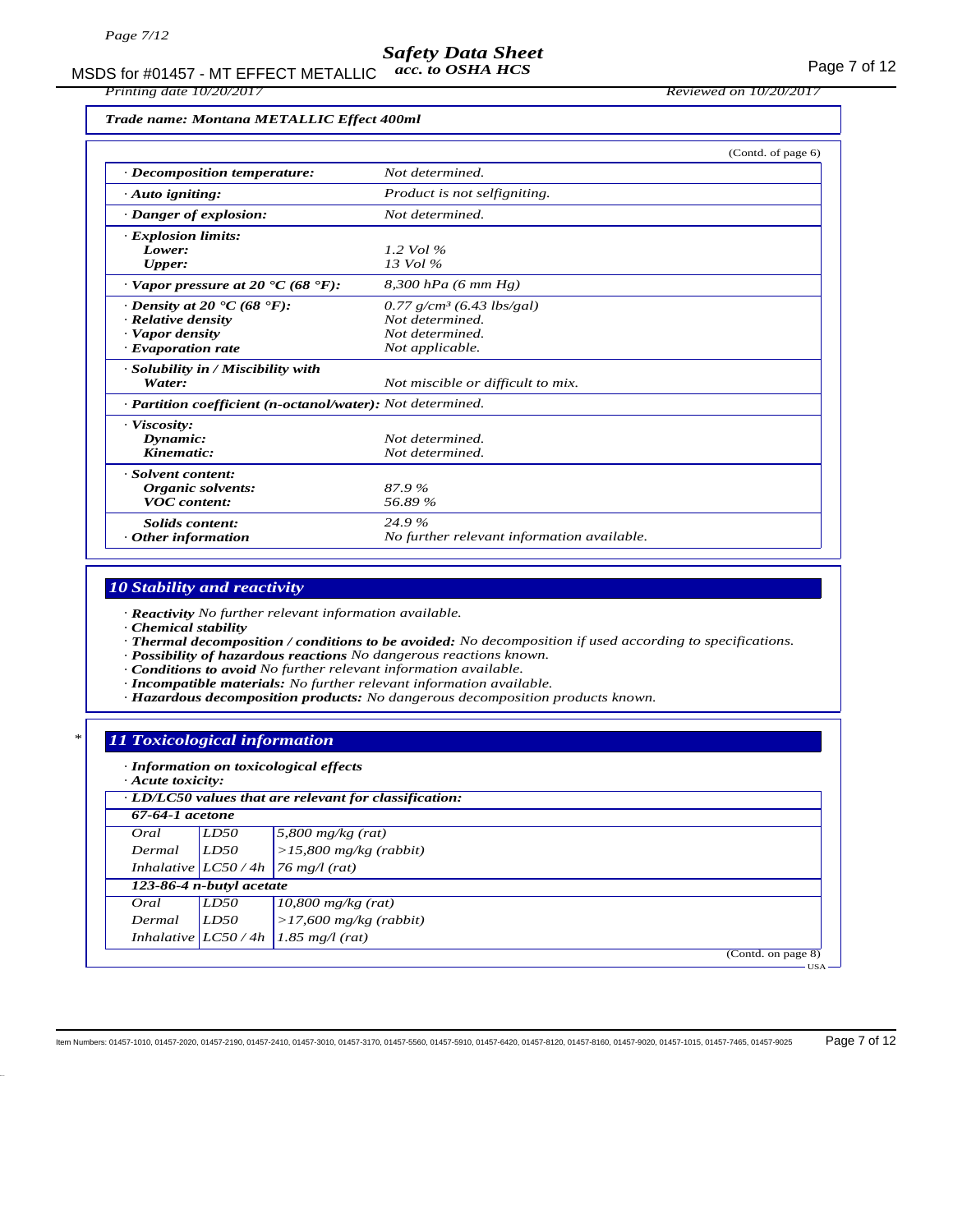### *Safety Data Sheet acc. to OSHA HCS*

MSDS for #01457 - MT EFFECT METALLIC acc. to OSHA HCS Page 8 of 12

*Trade name: Montana METALLIC Effect 400ml*

| (Contd. of page 7)<br>108-65-6 2-methoxy-1-methylethyl acetate<br>LD50<br>$8,530$ mg/kg (rat)<br>Oral<br>LD50<br>$>$ 5,000 mg/kg (rabbit)<br>Dermal<br>1330-20-7 xylene, mixture of isomers<br>LD50<br>$3,523$ mg/kg (rat)<br>Oral<br>LD50<br>$2,000$ mg/kg (rabbit)<br>Dermal<br>Inhalative $ LCS0/4 h 22.1 mg/m3$ (rat)<br>· Primary irritant effect:<br>on the skin: No irritant effect.<br>$\cdot$ on the eye: Irritating effect.<br>· Sensitization: No sensitizing effects known.<br>· Additional toxicological information:<br>Vapors have narcotic effect.<br>The product shows the following dangers according to internally approved calculation methods for<br><i>preparations:</i><br><i>Irritant</i><br>· Carcinogenic categories<br>· IARC (International Agency for Research on Cancer)<br>$67-63-0$ propan-2-ol<br>1330-20-7 xylene, mixture of isomers<br>· NTP (National Toxicology Program)<br>None of the ingredients is listed.<br>· OSHA-Ca (Occupational Safety & Health Administration)<br>None of the ingredients is listed.<br><b>12 Ecological information</b><br>· Toxicity<br>· Aquatic toxicity:<br>67-64-1 acetone<br><i>LC50/96h</i><br>$8,300$ mg/l (fish)<br>EC50/96h<br>$7,200$ mg/l (algae)<br>$LC50/48 h$ 8,450 mg/l (crustacean (water flea))<br>123-86-4 n-butyl acetate<br>$LC50/96 h$ 81 mg/l (fish)<br>1330-20-7 xylene, mixture of isomers<br>$EC$ 50 / 48 h 7.4 mg/l (daphnia magna)<br>$LC50/96 h$ 13.5 mg/l (fish)<br>· Persistence and degradability No further relevant information available.<br>· Behavior in environmental systems:<br>$\cdot$ Bioaccumulative potential No further relevant information available.<br>· Mobility in soil No further relevant information available.<br>· Additional ecological information:<br>General notes:<br>Water hazard class 1 (Self-assessment): slightly hazardous for water<br>Do not allow undiluted product or large quantities of it to reach ground water, water course or sewage<br>system.<br>· Results of PBT and vPvB assessment<br>$\cdot$ <b>PBT:</b> Not applicable.<br>$\cdot$ <b>vPvB</b> : Not applicable. |  |  |
|------------------------------------------------------------------------------------------------------------------------------------------------------------------------------------------------------------------------------------------------------------------------------------------------------------------------------------------------------------------------------------------------------------------------------------------------------------------------------------------------------------------------------------------------------------------------------------------------------------------------------------------------------------------------------------------------------------------------------------------------------------------------------------------------------------------------------------------------------------------------------------------------------------------------------------------------------------------------------------------------------------------------------------------------------------------------------------------------------------------------------------------------------------------------------------------------------------------------------------------------------------------------------------------------------------------------------------------------------------------------------------------------------------------------------------------------------------------------------------------------------------------------------------------------------------------------------------------------------------------------------------------------------------------------------------------------------------------------------------------------------------------------------------------------------------------------------------------------------------------------------------------------------------------------------------------------------------------------------------------------------------------------------------------------------------------------------------------------------------------------|--|--|
|                                                                                                                                                                                                                                                                                                                                                                                                                                                                                                                                                                                                                                                                                                                                                                                                                                                                                                                                                                                                                                                                                                                                                                                                                                                                                                                                                                                                                                                                                                                                                                                                                                                                                                                                                                                                                                                                                                                                                                                                                                                                                                                        |  |  |
|                                                                                                                                                                                                                                                                                                                                                                                                                                                                                                                                                                                                                                                                                                                                                                                                                                                                                                                                                                                                                                                                                                                                                                                                                                                                                                                                                                                                                                                                                                                                                                                                                                                                                                                                                                                                                                                                                                                                                                                                                                                                                                                        |  |  |
|                                                                                                                                                                                                                                                                                                                                                                                                                                                                                                                                                                                                                                                                                                                                                                                                                                                                                                                                                                                                                                                                                                                                                                                                                                                                                                                                                                                                                                                                                                                                                                                                                                                                                                                                                                                                                                                                                                                                                                                                                                                                                                                        |  |  |
|                                                                                                                                                                                                                                                                                                                                                                                                                                                                                                                                                                                                                                                                                                                                                                                                                                                                                                                                                                                                                                                                                                                                                                                                                                                                                                                                                                                                                                                                                                                                                                                                                                                                                                                                                                                                                                                                                                                                                                                                                                                                                                                        |  |  |
|                                                                                                                                                                                                                                                                                                                                                                                                                                                                                                                                                                                                                                                                                                                                                                                                                                                                                                                                                                                                                                                                                                                                                                                                                                                                                                                                                                                                                                                                                                                                                                                                                                                                                                                                                                                                                                                                                                                                                                                                                                                                                                                        |  |  |
|                                                                                                                                                                                                                                                                                                                                                                                                                                                                                                                                                                                                                                                                                                                                                                                                                                                                                                                                                                                                                                                                                                                                                                                                                                                                                                                                                                                                                                                                                                                                                                                                                                                                                                                                                                                                                                                                                                                                                                                                                                                                                                                        |  |  |
|                                                                                                                                                                                                                                                                                                                                                                                                                                                                                                                                                                                                                                                                                                                                                                                                                                                                                                                                                                                                                                                                                                                                                                                                                                                                                                                                                                                                                                                                                                                                                                                                                                                                                                                                                                                                                                                                                                                                                                                                                                                                                                                        |  |  |
|                                                                                                                                                                                                                                                                                                                                                                                                                                                                                                                                                                                                                                                                                                                                                                                                                                                                                                                                                                                                                                                                                                                                                                                                                                                                                                                                                                                                                                                                                                                                                                                                                                                                                                                                                                                                                                                                                                                                                                                                                                                                                                                        |  |  |
|                                                                                                                                                                                                                                                                                                                                                                                                                                                                                                                                                                                                                                                                                                                                                                                                                                                                                                                                                                                                                                                                                                                                                                                                                                                                                                                                                                                                                                                                                                                                                                                                                                                                                                                                                                                                                                                                                                                                                                                                                                                                                                                        |  |  |
|                                                                                                                                                                                                                                                                                                                                                                                                                                                                                                                                                                                                                                                                                                                                                                                                                                                                                                                                                                                                                                                                                                                                                                                                                                                                                                                                                                                                                                                                                                                                                                                                                                                                                                                                                                                                                                                                                                                                                                                                                                                                                                                        |  |  |
|                                                                                                                                                                                                                                                                                                                                                                                                                                                                                                                                                                                                                                                                                                                                                                                                                                                                                                                                                                                                                                                                                                                                                                                                                                                                                                                                                                                                                                                                                                                                                                                                                                                                                                                                                                                                                                                                                                                                                                                                                                                                                                                        |  |  |
|                                                                                                                                                                                                                                                                                                                                                                                                                                                                                                                                                                                                                                                                                                                                                                                                                                                                                                                                                                                                                                                                                                                                                                                                                                                                                                                                                                                                                                                                                                                                                                                                                                                                                                                                                                                                                                                                                                                                                                                                                                                                                                                        |  |  |
|                                                                                                                                                                                                                                                                                                                                                                                                                                                                                                                                                                                                                                                                                                                                                                                                                                                                                                                                                                                                                                                                                                                                                                                                                                                                                                                                                                                                                                                                                                                                                                                                                                                                                                                                                                                                                                                                                                                                                                                                                                                                                                                        |  |  |
|                                                                                                                                                                                                                                                                                                                                                                                                                                                                                                                                                                                                                                                                                                                                                                                                                                                                                                                                                                                                                                                                                                                                                                                                                                                                                                                                                                                                                                                                                                                                                                                                                                                                                                                                                                                                                                                                                                                                                                                                                                                                                                                        |  |  |
|                                                                                                                                                                                                                                                                                                                                                                                                                                                                                                                                                                                                                                                                                                                                                                                                                                                                                                                                                                                                                                                                                                                                                                                                                                                                                                                                                                                                                                                                                                                                                                                                                                                                                                                                                                                                                                                                                                                                                                                                                                                                                                                        |  |  |
|                                                                                                                                                                                                                                                                                                                                                                                                                                                                                                                                                                                                                                                                                                                                                                                                                                                                                                                                                                                                                                                                                                                                                                                                                                                                                                                                                                                                                                                                                                                                                                                                                                                                                                                                                                                                                                                                                                                                                                                                                                                                                                                        |  |  |
|                                                                                                                                                                                                                                                                                                                                                                                                                                                                                                                                                                                                                                                                                                                                                                                                                                                                                                                                                                                                                                                                                                                                                                                                                                                                                                                                                                                                                                                                                                                                                                                                                                                                                                                                                                                                                                                                                                                                                                                                                                                                                                                        |  |  |
|                                                                                                                                                                                                                                                                                                                                                                                                                                                                                                                                                                                                                                                                                                                                                                                                                                                                                                                                                                                                                                                                                                                                                                                                                                                                                                                                                                                                                                                                                                                                                                                                                                                                                                                                                                                                                                                                                                                                                                                                                                                                                                                        |  |  |
|                                                                                                                                                                                                                                                                                                                                                                                                                                                                                                                                                                                                                                                                                                                                                                                                                                                                                                                                                                                                                                                                                                                                                                                                                                                                                                                                                                                                                                                                                                                                                                                                                                                                                                                                                                                                                                                                                                                                                                                                                                                                                                                        |  |  |
|                                                                                                                                                                                                                                                                                                                                                                                                                                                                                                                                                                                                                                                                                                                                                                                                                                                                                                                                                                                                                                                                                                                                                                                                                                                                                                                                                                                                                                                                                                                                                                                                                                                                                                                                                                                                                                                                                                                                                                                                                                                                                                                        |  |  |
|                                                                                                                                                                                                                                                                                                                                                                                                                                                                                                                                                                                                                                                                                                                                                                                                                                                                                                                                                                                                                                                                                                                                                                                                                                                                                                                                                                                                                                                                                                                                                                                                                                                                                                                                                                                                                                                                                                                                                                                                                                                                                                                        |  |  |
|                                                                                                                                                                                                                                                                                                                                                                                                                                                                                                                                                                                                                                                                                                                                                                                                                                                                                                                                                                                                                                                                                                                                                                                                                                                                                                                                                                                                                                                                                                                                                                                                                                                                                                                                                                                                                                                                                                                                                                                                                                                                                                                        |  |  |
|                                                                                                                                                                                                                                                                                                                                                                                                                                                                                                                                                                                                                                                                                                                                                                                                                                                                                                                                                                                                                                                                                                                                                                                                                                                                                                                                                                                                                                                                                                                                                                                                                                                                                                                                                                                                                                                                                                                                                                                                                                                                                                                        |  |  |
|                                                                                                                                                                                                                                                                                                                                                                                                                                                                                                                                                                                                                                                                                                                                                                                                                                                                                                                                                                                                                                                                                                                                                                                                                                                                                                                                                                                                                                                                                                                                                                                                                                                                                                                                                                                                                                                                                                                                                                                                                                                                                                                        |  |  |
|                                                                                                                                                                                                                                                                                                                                                                                                                                                                                                                                                                                                                                                                                                                                                                                                                                                                                                                                                                                                                                                                                                                                                                                                                                                                                                                                                                                                                                                                                                                                                                                                                                                                                                                                                                                                                                                                                                                                                                                                                                                                                                                        |  |  |
|                                                                                                                                                                                                                                                                                                                                                                                                                                                                                                                                                                                                                                                                                                                                                                                                                                                                                                                                                                                                                                                                                                                                                                                                                                                                                                                                                                                                                                                                                                                                                                                                                                                                                                                                                                                                                                                                                                                                                                                                                                                                                                                        |  |  |
|                                                                                                                                                                                                                                                                                                                                                                                                                                                                                                                                                                                                                                                                                                                                                                                                                                                                                                                                                                                                                                                                                                                                                                                                                                                                                                                                                                                                                                                                                                                                                                                                                                                                                                                                                                                                                                                                                                                                                                                                                                                                                                                        |  |  |
|                                                                                                                                                                                                                                                                                                                                                                                                                                                                                                                                                                                                                                                                                                                                                                                                                                                                                                                                                                                                                                                                                                                                                                                                                                                                                                                                                                                                                                                                                                                                                                                                                                                                                                                                                                                                                                                                                                                                                                                                                                                                                                                        |  |  |
|                                                                                                                                                                                                                                                                                                                                                                                                                                                                                                                                                                                                                                                                                                                                                                                                                                                                                                                                                                                                                                                                                                                                                                                                                                                                                                                                                                                                                                                                                                                                                                                                                                                                                                                                                                                                                                                                                                                                                                                                                                                                                                                        |  |  |
|                                                                                                                                                                                                                                                                                                                                                                                                                                                                                                                                                                                                                                                                                                                                                                                                                                                                                                                                                                                                                                                                                                                                                                                                                                                                                                                                                                                                                                                                                                                                                                                                                                                                                                                                                                                                                                                                                                                                                                                                                                                                                                                        |  |  |
|                                                                                                                                                                                                                                                                                                                                                                                                                                                                                                                                                                                                                                                                                                                                                                                                                                                                                                                                                                                                                                                                                                                                                                                                                                                                                                                                                                                                                                                                                                                                                                                                                                                                                                                                                                                                                                                                                                                                                                                                                                                                                                                        |  |  |
|                                                                                                                                                                                                                                                                                                                                                                                                                                                                                                                                                                                                                                                                                                                                                                                                                                                                                                                                                                                                                                                                                                                                                                                                                                                                                                                                                                                                                                                                                                                                                                                                                                                                                                                                                                                                                                                                                                                                                                                                                                                                                                                        |  |  |
|                                                                                                                                                                                                                                                                                                                                                                                                                                                                                                                                                                                                                                                                                                                                                                                                                                                                                                                                                                                                                                                                                                                                                                                                                                                                                                                                                                                                                                                                                                                                                                                                                                                                                                                                                                                                                                                                                                                                                                                                                                                                                                                        |  |  |
|                                                                                                                                                                                                                                                                                                                                                                                                                                                                                                                                                                                                                                                                                                                                                                                                                                                                                                                                                                                                                                                                                                                                                                                                                                                                                                                                                                                                                                                                                                                                                                                                                                                                                                                                                                                                                                                                                                                                                                                                                                                                                                                        |  |  |
|                                                                                                                                                                                                                                                                                                                                                                                                                                                                                                                                                                                                                                                                                                                                                                                                                                                                                                                                                                                                                                                                                                                                                                                                                                                                                                                                                                                                                                                                                                                                                                                                                                                                                                                                                                                                                                                                                                                                                                                                                                                                                                                        |  |  |
|                                                                                                                                                                                                                                                                                                                                                                                                                                                                                                                                                                                                                                                                                                                                                                                                                                                                                                                                                                                                                                                                                                                                                                                                                                                                                                                                                                                                                                                                                                                                                                                                                                                                                                                                                                                                                                                                                                                                                                                                                                                                                                                        |  |  |
|                                                                                                                                                                                                                                                                                                                                                                                                                                                                                                                                                                                                                                                                                                                                                                                                                                                                                                                                                                                                                                                                                                                                                                                                                                                                                                                                                                                                                                                                                                                                                                                                                                                                                                                                                                                                                                                                                                                                                                                                                                                                                                                        |  |  |
|                                                                                                                                                                                                                                                                                                                                                                                                                                                                                                                                                                                                                                                                                                                                                                                                                                                                                                                                                                                                                                                                                                                                                                                                                                                                                                                                                                                                                                                                                                                                                                                                                                                                                                                                                                                                                                                                                                                                                                                                                                                                                                                        |  |  |
|                                                                                                                                                                                                                                                                                                                                                                                                                                                                                                                                                                                                                                                                                                                                                                                                                                                                                                                                                                                                                                                                                                                                                                                                                                                                                                                                                                                                                                                                                                                                                                                                                                                                                                                                                                                                                                                                                                                                                                                                                                                                                                                        |  |  |
|                                                                                                                                                                                                                                                                                                                                                                                                                                                                                                                                                                                                                                                                                                                                                                                                                                                                                                                                                                                                                                                                                                                                                                                                                                                                                                                                                                                                                                                                                                                                                                                                                                                                                                                                                                                                                                                                                                                                                                                                                                                                                                                        |  |  |
|                                                                                                                                                                                                                                                                                                                                                                                                                                                                                                                                                                                                                                                                                                                                                                                                                                                                                                                                                                                                                                                                                                                                                                                                                                                                                                                                                                                                                                                                                                                                                                                                                                                                                                                                                                                                                                                                                                                                                                                                                                                                                                                        |  |  |
|                                                                                                                                                                                                                                                                                                                                                                                                                                                                                                                                                                                                                                                                                                                                                                                                                                                                                                                                                                                                                                                                                                                                                                                                                                                                                                                                                                                                                                                                                                                                                                                                                                                                                                                                                                                                                                                                                                                                                                                                                                                                                                                        |  |  |
|                                                                                                                                                                                                                                                                                                                                                                                                                                                                                                                                                                                                                                                                                                                                                                                                                                                                                                                                                                                                                                                                                                                                                                                                                                                                                                                                                                                                                                                                                                                                                                                                                                                                                                                                                                                                                                                                                                                                                                                                                                                                                                                        |  |  |
|                                                                                                                                                                                                                                                                                                                                                                                                                                                                                                                                                                                                                                                                                                                                                                                                                                                                                                                                                                                                                                                                                                                                                                                                                                                                                                                                                                                                                                                                                                                                                                                                                                                                                                                                                                                                                                                                                                                                                                                                                                                                                                                        |  |  |
|                                                                                                                                                                                                                                                                                                                                                                                                                                                                                                                                                                                                                                                                                                                                                                                                                                                                                                                                                                                                                                                                                                                                                                                                                                                                                                                                                                                                                                                                                                                                                                                                                                                                                                                                                                                                                                                                                                                                                                                                                                                                                                                        |  |  |

Item Numbers: 01457-1010, 01457-2020, 01457-2190, 01457-2410, 01457-3010, 01457-3170, 01457-5560, 01457-5910, 01457-6420, 01457-8120, 01457-8160, 01457-9020, 01457-1015, 01457-7465, 01457-9025 Page 8 of 12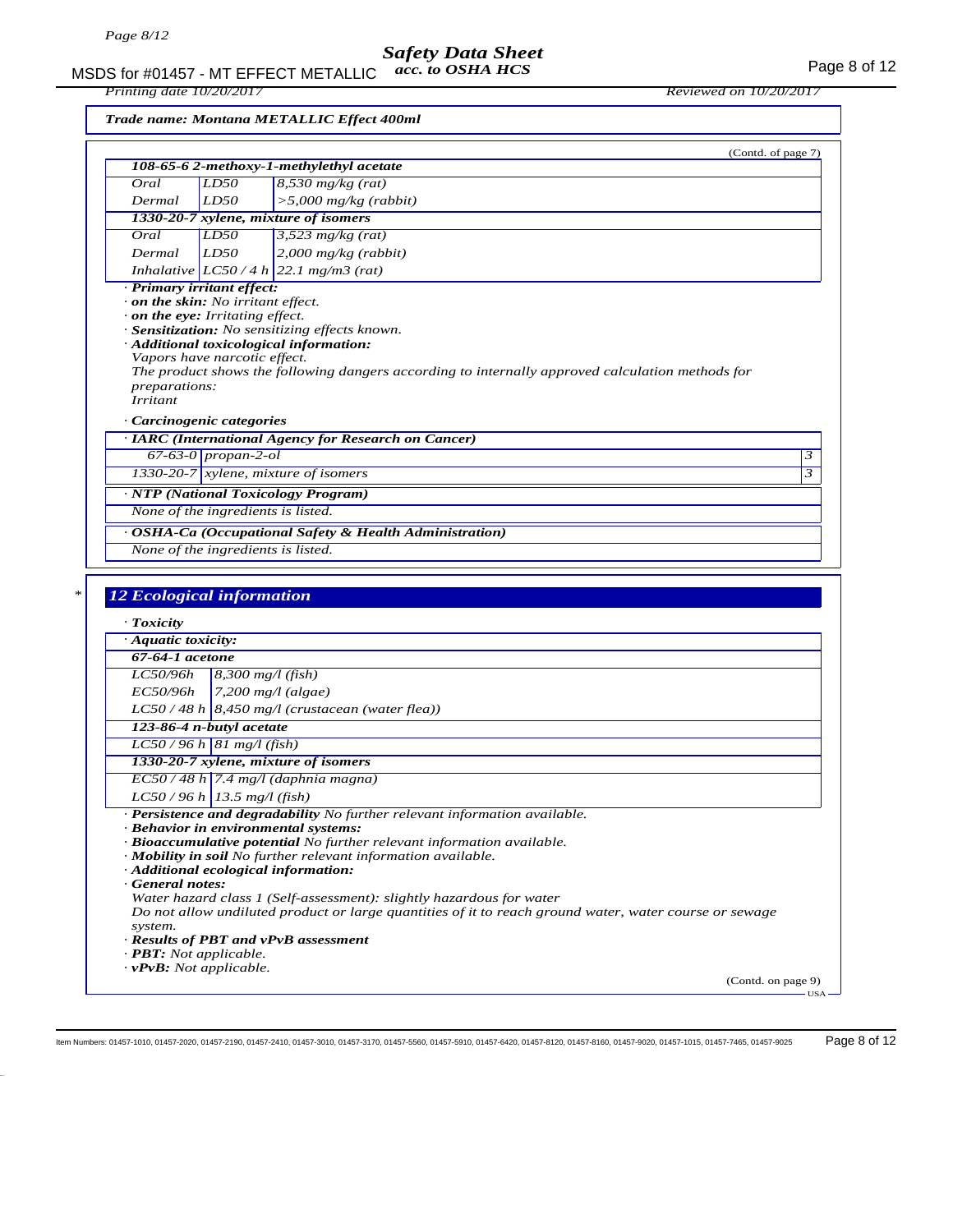MSDS for #01457 - MT EFFECT METALLIC acc. to OSHA HCS Page 9 of 12 *acc. to OSHA HCS*

*Printing date 10/20/2017 Reviewed on 10/20/2017*

(Contd. of page 8)

#### *Trade name: Montana METALLIC Effect 400ml*

*· Other adverse effects No further relevant information available.*

### *13 Disposal considerations*

*· Waste treatment methods*

*· Recommendation:*

*Must not be disposed of together with household garbage. Do not allow product to reach sewage system.*

- *· Uncleaned packagings:*
- *· Recommendation:*

*Dispose of packaging according to regulations on the disposal of packagings.*

*Non contaminated packagings can be used for recycling.*

| $\cdot$ UN-Number              |                                                                                                                 |
|--------------------------------|-----------------------------------------------------------------------------------------------------------------|
| · DOT, IMDG, IATA              | <b>UN1950</b>                                                                                                   |
| · UN proper shipping name      |                                                                                                                 |
| $\cdot$ <i>DOT</i>             | Aerosols, flammable                                                                                             |
| $\cdot$ IMDG                   | <b>AEROSOLS</b>                                                                                                 |
| $\cdot$ IATA                   | AEROSOLS, flammable                                                                                             |
| · Transport hazard class(es)   |                                                                                                                 |
| $\cdot$ <i>DOT</i>             |                                                                                                                 |
|                                |                                                                                                                 |
|                                |                                                                                                                 |
|                                |                                                                                                                 |
|                                |                                                                                                                 |
| $\cdot$ Class                  | 2.1                                                                                                             |
| $\cdot$ Label                  | 2.1                                                                                                             |
| $\cdot$ IMDG, IATA             |                                                                                                                 |
|                                |                                                                                                                 |
|                                |                                                                                                                 |
| · Class                        | 2.1                                                                                                             |
| · Label                        | 2.1                                                                                                             |
| · Packing group                |                                                                                                                 |
| · DOT, IMDG, IATA              | not regulated                                                                                                   |
| · Environmental hazards:       | Not applicable.                                                                                                 |
| · Special precautions for user | Warning: Gases                                                                                                  |
| · Danger code (Kemler):        |                                                                                                                 |
| <b>EMS</b> Number:             | $F$ -D,S-U                                                                                                      |
| · Stowage Code                 | SW1 Protected from sources of heat.                                                                             |
|                                | SW22 For AEROSOLS with a maximum capacity of 1 litre:                                                           |
|                                |                                                                                                                 |
|                                | Category A. For AEROSOLS with a capacity above 1 litre:<br>Category B. For WASTE AEROSOLS: Category C, Clear of |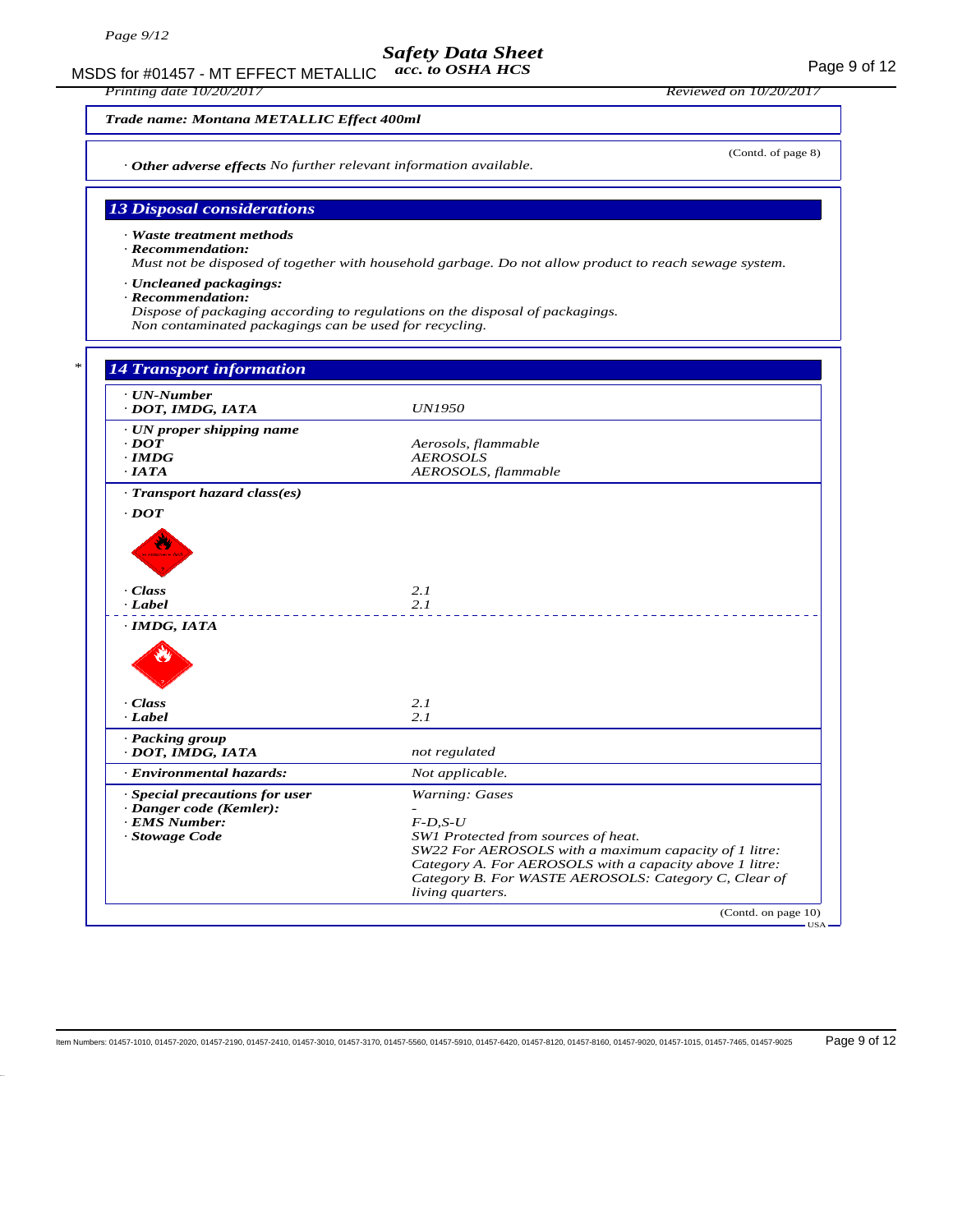MSDS for #01457 - MT EFFECT METALLIC acc. to OSHA HCS *acc. to OSHA HCS*

*Printing date 10/20/2017 Reviewed on 10/20/2017*

*Trade name: Montana METALLIC Effect 400ml*

|                                                                                     | (Contd. of page 9)                                                                                                                                                                                                                                                                                                                            |
|-------------------------------------------------------------------------------------|-----------------------------------------------------------------------------------------------------------------------------------------------------------------------------------------------------------------------------------------------------------------------------------------------------------------------------------------------|
| · Segregation Code                                                                  | SG69 For AEROSOLS with a maximum capacity of 1 litre:<br>Segregation as for class 9. Stow "separated from" class 1 except<br>for division 1.4. For AEROSOLS with a capacity above 1 litre:<br>Segregation as for the appropriate subdivision of class 2. For<br>WASTE AEROSOLS: Segregation as for the appropriate<br>subdivision of class 2. |
| Transport in bulk according to Annex II of<br><b>MARPOL73/78 and the IBC Code</b>   | Not applicable.                                                                                                                                                                                                                                                                                                                               |
| · Transport/Additional information:                                                 |                                                                                                                                                                                                                                                                                                                                               |
| $\cdot$ DOT<br>$\cdot$ Quantity limitations                                         | On passenger aircraft/rail: 75 kg<br>On cargo aircraft only: 150 kg                                                                                                                                                                                                                                                                           |
| $\cdot$ IMDG<br>$\cdot$ Limited quantities (LQ)<br>$\cdot$ Excepted quantities (EQ) | II.<br>Code: E0<br>Not permitted as Excepted Quantity                                                                                                                                                                                                                                                                                         |
| · UN "Model Regulation":                                                            | UN 1950 AEROSOLS, 2.1                                                                                                                                                                                                                                                                                                                         |

### *\* 15 Regulatory information*

*· Safety, health and environmental regulations/legislation specific for the substance or mixture*

| Section 355 (extremely hazardous substances):<br>None of the ingredients is listed.<br>Section 313 (Specific toxic chemical listings):<br>$67-63-0$ propan-2-ol<br>1330-20-7 xylene, mixture of isomers<br>TSCA (Toxic Substances Control Act):<br>$67-64-1$ acetone<br>$123-86-4$ n-butyl acetate<br>106-97-8 butane<br>74-98-6 propane<br>108-65-6 2-methoxy-1-methylethyl acetate<br>64742-94-5 Solvent naphtha (petroleum), heavy arom.<br>$\overline{67-63-0}$ propan-2-ol<br>64742-95-6 Solvent naphtha (petroleum), light arom.<br>64742-82-1 Naphtha (petroleum), hydrodesulfurized heavy<br>Proposition 65<br>Chemicals known to cause cancer:<br>None of the ingredients is listed.<br>Chemicals known to cause reproductive toxicity for females:<br>None of the ingredients is listed.<br>Chemicals known to cause reproductive toxicity for males:<br>None of the ingredients is listed.<br>Chemicals known to cause developmental toxicity:<br>None of the ingredients is listed. | · Sara |                                           |
|-------------------------------------------------------------------------------------------------------------------------------------------------------------------------------------------------------------------------------------------------------------------------------------------------------------------------------------------------------------------------------------------------------------------------------------------------------------------------------------------------------------------------------------------------------------------------------------------------------------------------------------------------------------------------------------------------------------------------------------------------------------------------------------------------------------------------------------------------------------------------------------------------------------------------------------------------------------------------------------------------|--------|-------------------------------------------|
|                                                                                                                                                                                                                                                                                                                                                                                                                                                                                                                                                                                                                                                                                                                                                                                                                                                                                                                                                                                                 |        |                                           |
|                                                                                                                                                                                                                                                                                                                                                                                                                                                                                                                                                                                                                                                                                                                                                                                                                                                                                                                                                                                                 |        |                                           |
|                                                                                                                                                                                                                                                                                                                                                                                                                                                                                                                                                                                                                                                                                                                                                                                                                                                                                                                                                                                                 |        |                                           |
|                                                                                                                                                                                                                                                                                                                                                                                                                                                                                                                                                                                                                                                                                                                                                                                                                                                                                                                                                                                                 |        |                                           |
|                                                                                                                                                                                                                                                                                                                                                                                                                                                                                                                                                                                                                                                                                                                                                                                                                                                                                                                                                                                                 |        |                                           |
|                                                                                                                                                                                                                                                                                                                                                                                                                                                                                                                                                                                                                                                                                                                                                                                                                                                                                                                                                                                                 |        |                                           |
|                                                                                                                                                                                                                                                                                                                                                                                                                                                                                                                                                                                                                                                                                                                                                                                                                                                                                                                                                                                                 |        |                                           |
|                                                                                                                                                                                                                                                                                                                                                                                                                                                                                                                                                                                                                                                                                                                                                                                                                                                                                                                                                                                                 |        |                                           |
|                                                                                                                                                                                                                                                                                                                                                                                                                                                                                                                                                                                                                                                                                                                                                                                                                                                                                                                                                                                                 |        |                                           |
|                                                                                                                                                                                                                                                                                                                                                                                                                                                                                                                                                                                                                                                                                                                                                                                                                                                                                                                                                                                                 |        |                                           |
|                                                                                                                                                                                                                                                                                                                                                                                                                                                                                                                                                                                                                                                                                                                                                                                                                                                                                                                                                                                                 |        |                                           |
|                                                                                                                                                                                                                                                                                                                                                                                                                                                                                                                                                                                                                                                                                                                                                                                                                                                                                                                                                                                                 |        |                                           |
|                                                                                                                                                                                                                                                                                                                                                                                                                                                                                                                                                                                                                                                                                                                                                                                                                                                                                                                                                                                                 |        |                                           |
|                                                                                                                                                                                                                                                                                                                                                                                                                                                                                                                                                                                                                                                                                                                                                                                                                                                                                                                                                                                                 |        |                                           |
|                                                                                                                                                                                                                                                                                                                                                                                                                                                                                                                                                                                                                                                                                                                                                                                                                                                                                                                                                                                                 |        |                                           |
|                                                                                                                                                                                                                                                                                                                                                                                                                                                                                                                                                                                                                                                                                                                                                                                                                                                                                                                                                                                                 |        |                                           |
|                                                                                                                                                                                                                                                                                                                                                                                                                                                                                                                                                                                                                                                                                                                                                                                                                                                                                                                                                                                                 |        |                                           |
|                                                                                                                                                                                                                                                                                                                                                                                                                                                                                                                                                                                                                                                                                                                                                                                                                                                                                                                                                                                                 |        |                                           |
|                                                                                                                                                                                                                                                                                                                                                                                                                                                                                                                                                                                                                                                                                                                                                                                                                                                                                                                                                                                                 |        |                                           |
|                                                                                                                                                                                                                                                                                                                                                                                                                                                                                                                                                                                                                                                                                                                                                                                                                                                                                                                                                                                                 |        |                                           |
|                                                                                                                                                                                                                                                                                                                                                                                                                                                                                                                                                                                                                                                                                                                                                                                                                                                                                                                                                                                                 |        |                                           |
|                                                                                                                                                                                                                                                                                                                                                                                                                                                                                                                                                                                                                                                                                                                                                                                                                                                                                                                                                                                                 |        |                                           |
|                                                                                                                                                                                                                                                                                                                                                                                                                                                                                                                                                                                                                                                                                                                                                                                                                                                                                                                                                                                                 |        |                                           |
|                                                                                                                                                                                                                                                                                                                                                                                                                                                                                                                                                                                                                                                                                                                                                                                                                                                                                                                                                                                                 |        |                                           |
|                                                                                                                                                                                                                                                                                                                                                                                                                                                                                                                                                                                                                                                                                                                                                                                                                                                                                                                                                                                                 |        | (Contd. on page 11)<br>– USA <del>–</del> |

Item Numbers: 01457-1010, 01457-2020, 01457-2190, 01457-2410, 01457-3010, 01457-3170, 01457-5560, 01457-5910, 01457-6420, 01457-8120, 01457-8160, 01457-9020, 01457-1015, 01457-7465, 01457-9025 Page 10 of 12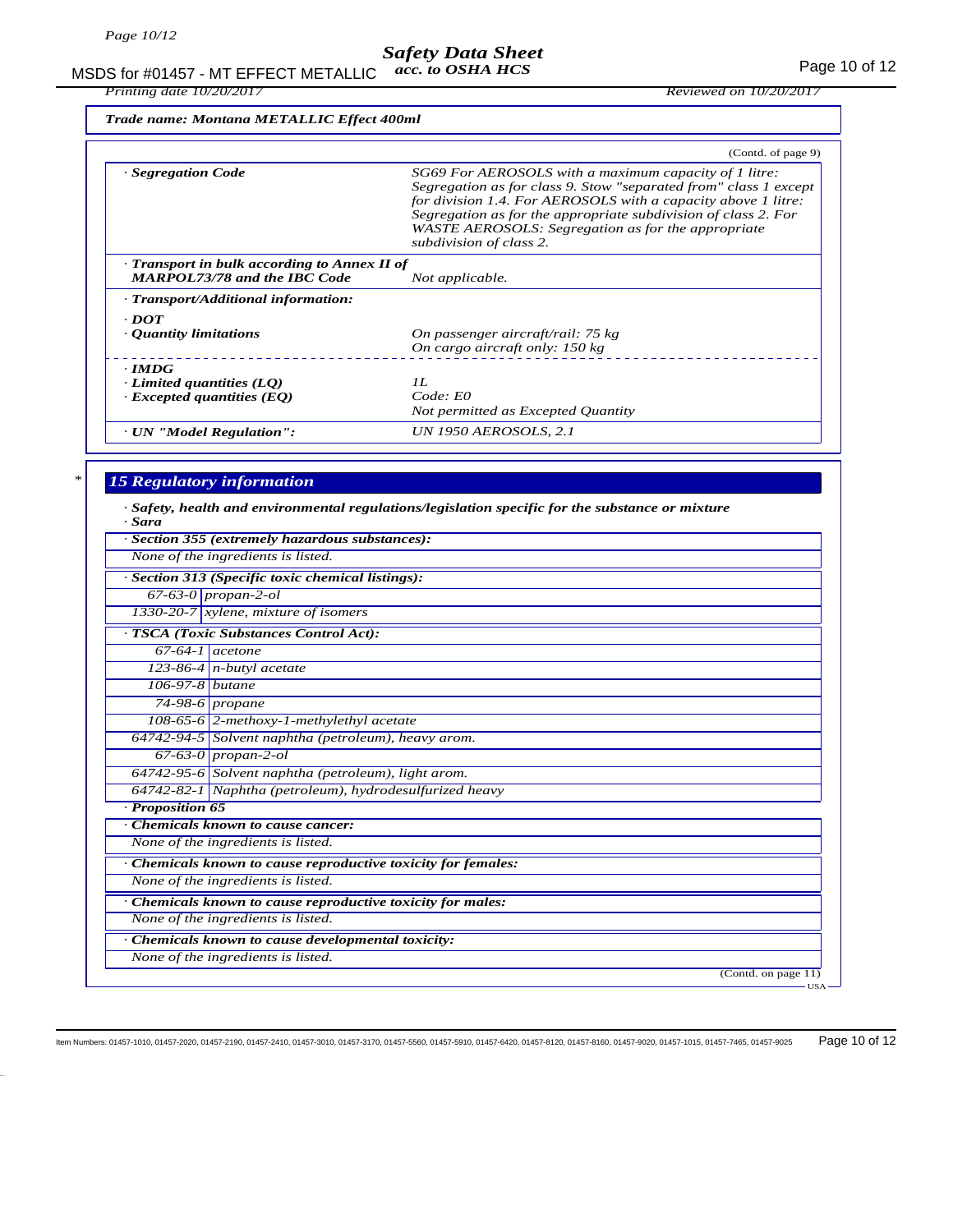MSDS for #01457 - MT EFFECT METALLIC acc. to OSHA HCS Page 11 of 12 *acc. to OSHA HCS*

*Trade name: Montana METALLIC Effect 400ml*

|                                                                                                                                                                                        | (Contd. of page 10) |
|----------------------------------------------------------------------------------------------------------------------------------------------------------------------------------------|---------------------|
| · Carcinogenic categories                                                                                                                                                              |                     |
| · EPA (Environmental Protection Agency)                                                                                                                                                |                     |
| $67-64-1$ acetone                                                                                                                                                                      |                     |
| $1330-20-7$ xylene, mixture of isomers                                                                                                                                                 |                     |
| · TLV (Threshold Limit Value established by ACGIH)                                                                                                                                     |                     |
| $67-64-1$ acetone                                                                                                                                                                      | A4                  |
| 67-63-0 propan-2-ol                                                                                                                                                                    | Α4                  |
| 1330-20-7 xylene, mixture of isomers                                                                                                                                                   | A4                  |
| · NIOSH-Ca (National Institute for Occupational Safety and Health)                                                                                                                     |                     |
| None of the ingredients is listed.                                                                                                                                                     |                     |
|                                                                                                                                                                                        |                     |
| $\cdot$ National regulations:<br>· Additional classification according to Decree on Hazardous Materials:                                                                               |                     |
| Carcinogenic hazardous material group III (dangerous).                                                                                                                                 |                     |
| · Information about limitation of use:                                                                                                                                                 |                     |
| Employment restrictions concerning young persons must be observed.                                                                                                                     |                     |
| Workers are not allowed to be exposed to the hazardous carcinogenic materials contained in this preparation.                                                                           |                     |
| Exceptions can be made by the authorities in certain cases.                                                                                                                            |                     |
| · Chemical safety assessment: A Chemical Safety Assessment has not been carried out.                                                                                                   |                     |
|                                                                                                                                                                                        |                     |
| <b>16 Other information</b>                                                                                                                                                            |                     |
| This information is based on our present knowledge. However, this shall not constitute a guarantee for any                                                                             |                     |
| specific product features and shall not establish a legally valid contractual relationship.                                                                                            |                     |
| · Relevant phrases                                                                                                                                                                     |                     |
| H220 Extremely flammable gas.                                                                                                                                                          |                     |
| H225 Highly flammable liquid and vapor.                                                                                                                                                |                     |
| H226 Flammable liquid and vapor.                                                                                                                                                       |                     |
| H280 Contains gas under pressure; may explode if heated.                                                                                                                               |                     |
|                                                                                                                                                                                        |                     |
| H304 May be fatal if swallowed and enters airways.                                                                                                                                     |                     |
| H312 Harmful in contact with skin.                                                                                                                                                     |                     |
| H315 Causes skin irritation.                                                                                                                                                           |                     |
| H319 Causes serious eye irritation.                                                                                                                                                    |                     |
| H332 Harmful if inhaled.<br>H336 May cause drowsiness or dizziness.                                                                                                                    |                     |
| H350 May cause cancer.                                                                                                                                                                 |                     |
| - Date of preparation / last revision 10/20/2017 / -                                                                                                                                   |                     |
| $\cdot$ Abbreviations and acronyms:                                                                                                                                                    |                     |
| RID: Règlement international concernant le transport des marchandises dangereuses par chemin de fer (Regulations Concerning the<br>International Transport of Dangerous Goods by Rail) |                     |
| IATA-DGR: Dangerous Goods Regulations by the "International Air Transport Association" (IATA)                                                                                          |                     |
| ICAO: International Civil Aviation Organisation<br>ADR: Accord européen sur le transport des marchandises dangereuses par Route (European Agreement concerning the International       |                     |
| Carriage of Dangerous Goods by Road)                                                                                                                                                   |                     |
| <b>IMDG:</b> International Maritime Code for Dangerous Goods<br>DOT: US Department of Transportation                                                                                   |                     |
| IATA: International Air Transport Association                                                                                                                                          |                     |
| ACGIH: American Conference of Governmental Industrial Hygienists                                                                                                                       |                     |
| <b>EINECS: European Inventory of Existing Commercial Chemical Substances</b><br><b>ELINCS: European List of Notified Chemical Substances</b>                                           |                     |
| CAS: Chemical Abstracts Service (division of the American Chemical Society)                                                                                                            |                     |
| NFPA: National Fire Protection Association (USA)<br>HMIS: Hazardous Materials Identification System (USA)                                                                              |                     |
| VOC: Volatile Organic Compounds (USA, EU)                                                                                                                                              |                     |
| LC50: Lethal concentration, 50 percent                                                                                                                                                 |                     |
| LD50: Lethal dose, 50 percent<br>PBT: Persistent, Bioaccumulative and Toxic                                                                                                            |                     |
| vPvB: very Persistent and very Bioaccumulative<br>NIOSH: National Institute for Occupational Safety                                                                                    |                     |

Item Numbers: 01457-1010, 01457-2020, 01457-2190, 01457-2410, 01457-3010, 01457-3170, 01457-5560, 01457-5910, 01457-6420, 01457-8120, 01457-8160, 01457-9020, 01457-1015, 01457-7465, 01457-9025 Page 11 of 12